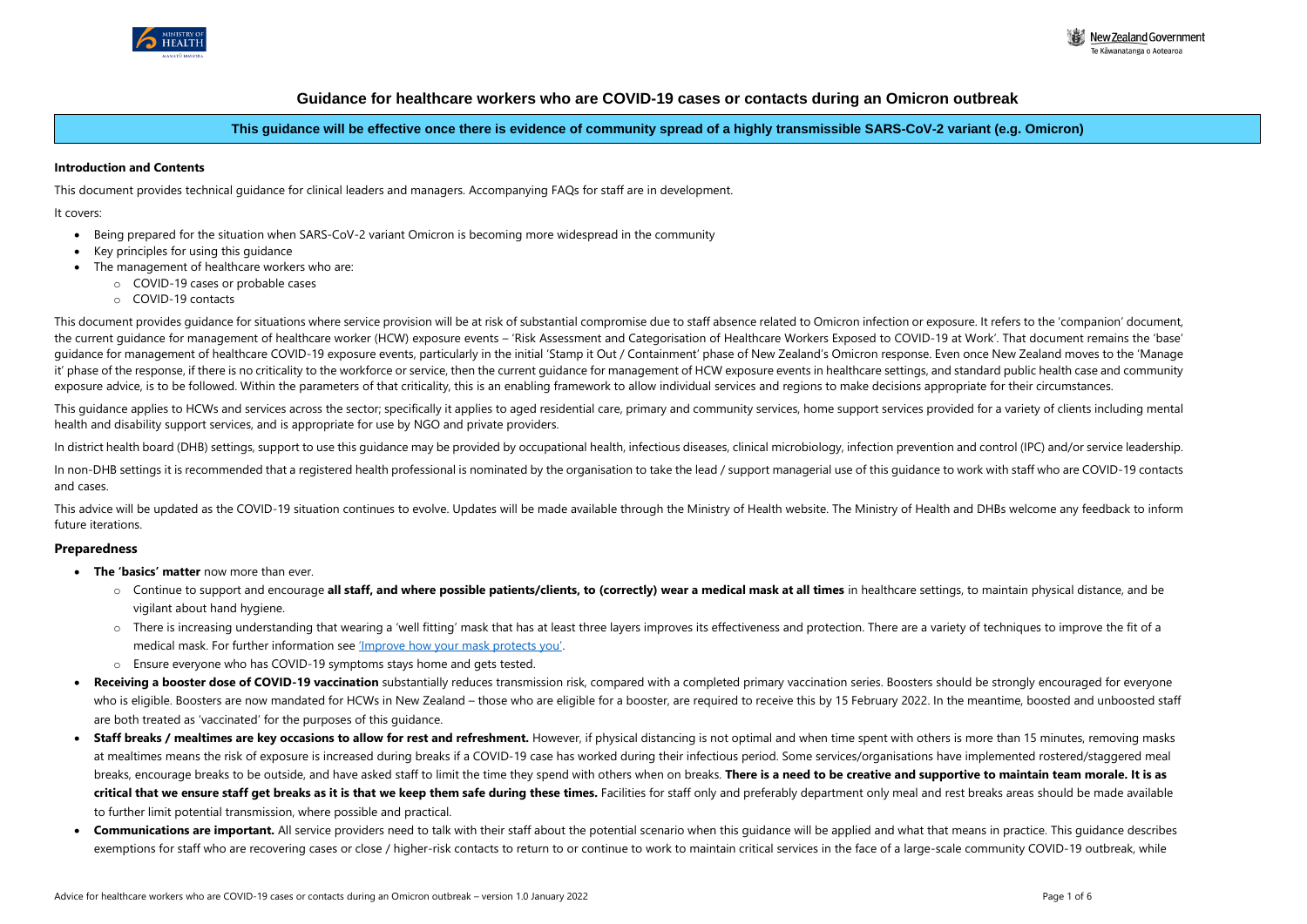

balancing the risks that involves. It does not mean affected staff are free to carry on life in the community outside of their home as if they were not a case or contact; outside of work staff will need to comply with relevant public health instructions for cases and contacts.

Use of Rapid Antigen Tests (RATs) will be important to safely allow implementation of this quidance. Given the high likelihood of many staff coming into contact with or contracting highly transmissible COVID-19 variants, and potential logistical issues in delivering RATs to individual staff members, all health care organisations are recommended to have arrangements in place to facilitate access for all staff to a supply of RATs. This supply of RATs should include instructions for use.

### **Key Principles**

- 1. There are several controls in healthcare settings which mean the risk of COVID-19 transmission in our workplaces is considerably less than in general community settings. When this guidance is applied, the transmission risk in the community setting will be high and will be the most likely place HCWs will acquire COVID-19 infection. However, the following guidance applies regardless of where someone is infected or potentially infected.
- 2. In the setting of increasing numbers of Omicron cases and as per Ministry of Health guidance, most people in the community will be expected to self-manage their COVID-19 exposure and case experience. This means we will need to have systems for staff to self-report exposure or illness, rather than there being workplace notification via public health. Each workplace will need to arrange for this process to be set up and understood by staff.
- 3. International experience of Omicron suggests that within 2-3 weeks of initial community transmission, service provision will be at risk of potentially substantial compromise by staff absence related to Omicron infection or exposure. In New Zealand, this would be on top of already stretched workforce capacity. There will be a need therefore to make pragmatic decisions on the management of healthcare workers who are COVID-19 cases or exposed to COVID-19 at work or in the community. This means balancing transmission risk, the health and safety of the individual, their family and whānau and coworkers, with the ability to deliver safe healthcare. Safety considers impacts on the workers themselves, co-workers as well as patients, clients and whānau.
- 4. This guidance has been developed based on international recommendations, which note the need for a pragmatic approach, balancing risks and the limited evidence about the options proposed. It is divided into two sections and applies to all healthcare workers, across the health sector, who have been exposed to COVID-19 or may actually have COVID-19 i.e. contacts and COVID-19 positive healthcare workers, in the context of an Omicron outbreak as follows:
	- i. If there is no criticality to the workforce or service, then the current advice for management of HCW COVID-19 exposures in healthcare settings, and standard public health case and community exposure advice is to be followed. Where work from home options are appropriate, they should be utilised to support care to continue.
	- ii. **BUT**, and only as a last resort, if there is a risk because of a critical workforce situation (either because of the criticality of the service provided or the number of people able to work) then different scenarios will be in effect if the individual is infected or exposed.
- 5. It is important that staff management is appropriately documented. Records should be kept locally. Staff should be directed to fill out online self-notification of their case / contact status once that option is available from the Ministry of Health.

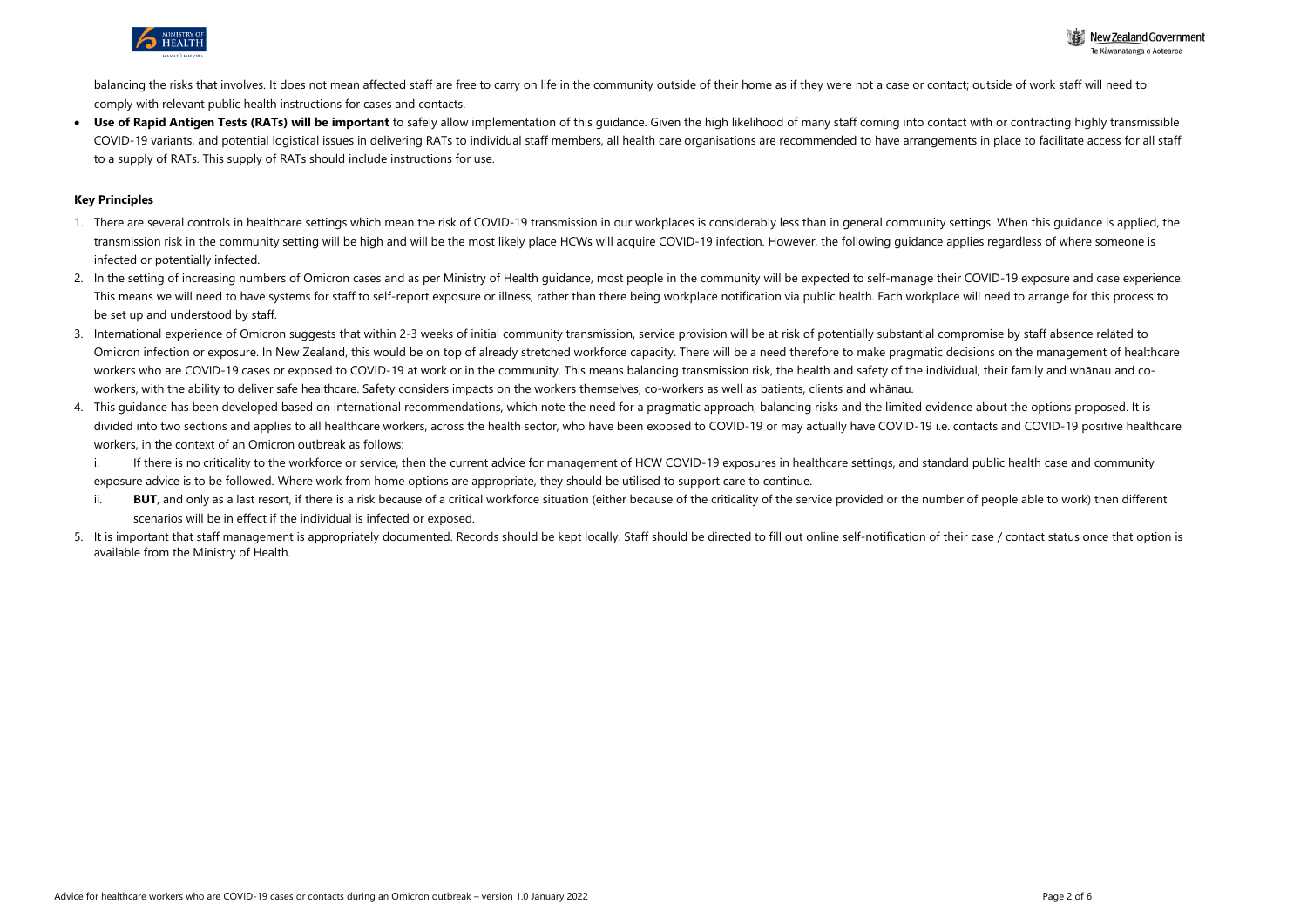

#### **1. Management of health care workers who are COVID-19 cases or probable cases**

- a. Where service delivery is not at risk by their absence, workers should follow general public health advice for isolation, having informed their manager about their infection.
- b. If however, their ability to work is critical to service continuity, and if the worker is asymptomatic or mildly symptomatic and improving (i.e. they are not acutely unwell), **Table 1** outlines the recommended course of action.

### **Table 1: Management of COVID-19 Omicron cases, in critical health care workers**

Getting to work is considered part of 'being able to work'. If healthcare workers need to use public transport to enable them to continue to work in their critical role, this is deemed part of their exemption. However, pub transport should only be used as a last resort if no other transport options are available. Key considerations include:

- The required negative RAT test prior to the return to work must be done before using public transport (not once arriving at work)
- If using public transport, workers should be meticulous about the correct use of their mask, distancing from others, hand hygiene and recording their movements
- If private transport options are available, these should be used where possible, and staff should avoid commuting with other staff if using private transport (unless in a pre-arranged work bubble).

| <b>Vaccination status</b>                                  | <b>Symptom status</b>                                 | <b>Stand-down from work</b>                                                                                                                                                                                                                                                                                                                                                                                                                                                    | <b>Measures on Return to Work</b>                                                                                                                                                                                                                                                                               |
|------------------------------------------------------------|-------------------------------------------------------|--------------------------------------------------------------------------------------------------------------------------------------------------------------------------------------------------------------------------------------------------------------------------------------------------------------------------------------------------------------------------------------------------------------------------------------------------------------------------------|-----------------------------------------------------------------------------------------------------------------------------------------------------------------------------------------------------------------------------------------------------------------------------------------------------------------|
| Boosted, or primary<br>course COVID-19<br>vaccination only | Asymptomatic or mildly symptomatic (and<br>improving) | Stand down for 5 days, and RAT test day 5*<br>If negative, RAT test day 6 prior to shift<br>If both Day 5 and Day 6 RAT tests are negative, return to<br>work on Day 6<br>If RAT positive at Day 5, continue daily RAT testing until<br>negative, then return to work the following day after a<br>further negative RAT prior to their shift (i.e. negative tests<br>two days in a row)^<br>If Day 10 and asymptomatic return to work without<br>requiring a negative RAT test | Correct use of a well-fitting (advice on<br>mask (Type $IIR$ ) <sup>+</sup><br>Practice other IPC measures (hand hyc<br>Be very careful if in shared breaks and<br>described above<br>Avoid public transport while commuting<br>to work otherwise (see further below)<br>Outside of work, continue to follow pu |
|                                                            | More than mildly symptomatic and not improving        | Continue to remain at home                                                                                                                                                                                                                                                                                                                                                                                                                                                     | The HCW should liaise with their empl<br>return to work                                                                                                                                                                                                                                                         |

\* Day 0 is either day of symptom onset, or day of first positive test if asymptomatic throughout

^ Any RAT undertaken to return to work should be done before going to work (not at work prior to starting a shift)

<sup>+</sup> Please check with the supplier or IPC advisors regarding masks that meet this standard

#### **Use of public transport**

Examples of how transport options might be addressed will be included in the accompanying FAQs.



this is available) fluid resistant medical

giene, maintain physical distancing)

eating areas, noting the transmission risks

ng unless it is unmanageable for you to get

ublic health instructions for community cases

loyer for ongoing management of their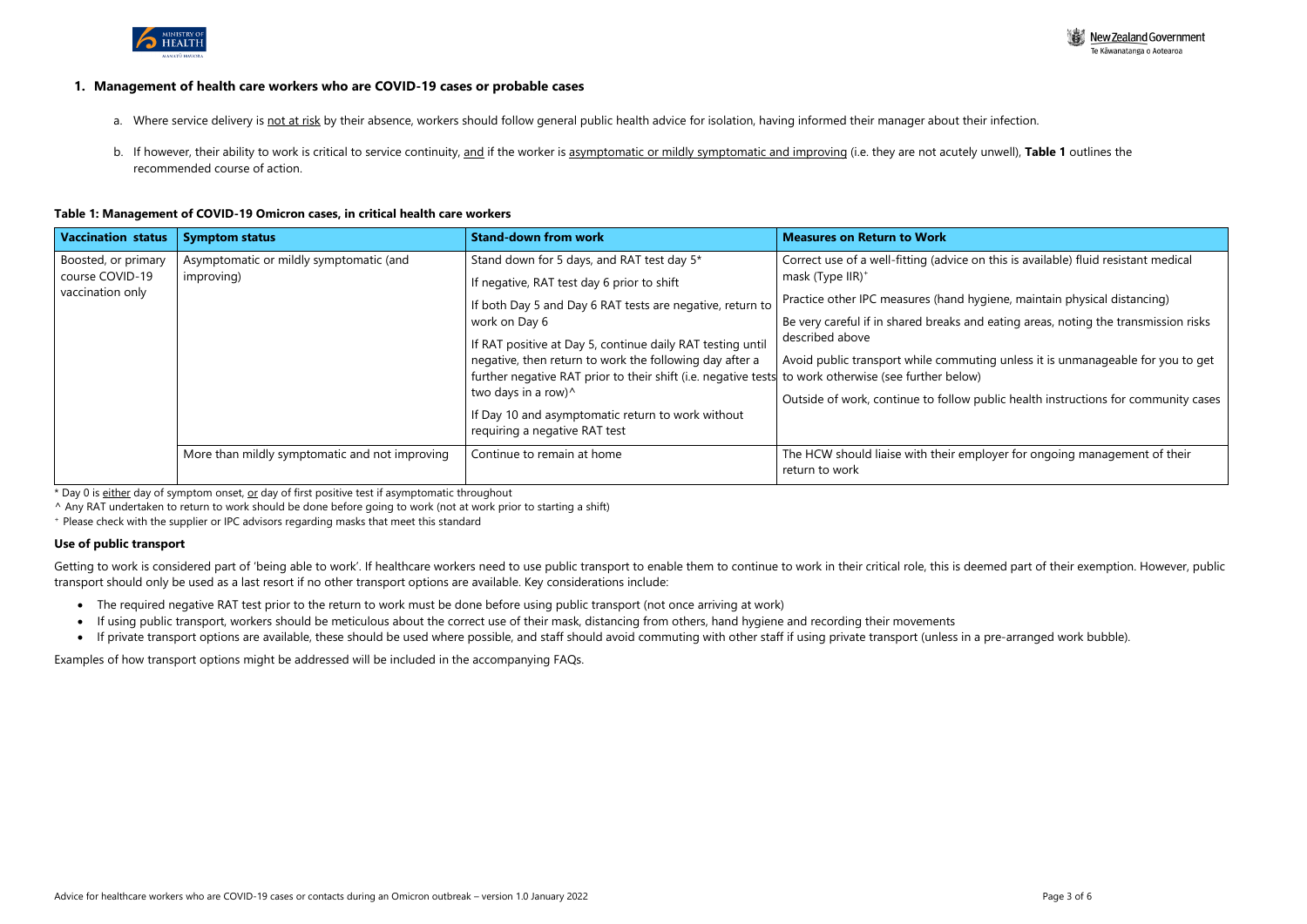

#### **2. Management of health care workers who are COVID-19 contacts**

- a. Again, where service delivery is not at risk by their absence, the current advice for management of HCW COVID-19 exposures in healthcare settings, and standard public health community exposure advice should be followed, with the HCW's manager having been informed about their exposure.
- b. Where their ability to work is critical to service continuity, their level of risk will be assessed using standard HCW risk assessment and categorisation tables in Appendix One (from the companion document 'Risk Assessment and Categorisation of Healthcare Workers Exposed to COVID-19 at Work') and then Table 2 below outlines the recommended course of action. This framework assumes that:
	- i. The health care workforce involved has had a full primary COVID-19 vaccine course +/- booster and has always worn a medical mask as a minimum.
	- ii. The actions for staff who have been exposed in the community and categorised as close contacts are the same as for higher risk health care exposures at work.

#### **Table 2: Management of COVID-19 contacts (exposed at work or in the community), for critical health care workers**

\*\*Note the duration of RAT testing relates to standard period of isolation time for COVID-19 close contacts. The isolation time was lengthened from seven to ten days on 21 January 2022; this will be in place for the durati that the isolation time will revert to seven days when New Zealand moves to Phase Two. Corresponding changes to this document will be notified. The current state can also be checked on the Ministry of Health website, at Co [19 | Ministry of Health NZ.](https://www.health.govt.nz/our-work/diseases-and-conditions/covid-19-novel-coronavirus/covid-19-health-advice-public/contact-tracing-covid-19) In the meantime, all current contacts in these categories need to move to 10 days of testing.

|                                  | Lower risk health care exposures / Casual contact in the<br>community                                         | Higher risk health care exposures / Close contact from community exposure                                                                                                                                                                                              |
|----------------------------------|---------------------------------------------------------------------------------------------------------------|------------------------------------------------------------------------------------------------------------------------------------------------------------------------------------------------------------------------------------------------------------------------|
| <b>Exposure Type</b>             | Level I or II health care contacts / Casual contact in the community                                          | Level III or IV health care contacts / Close contact in the community                                                                                                                                                                                                  |
| <b>Restrictions or stand-</b>    | No stand-down required                                                                                        | Negative Day 1 <sup>+</sup> RAT test before presenting to continue working                                                                                                                                                                                             |
| down, as long as<br>asymptomatic | Remain vigilant for symptoms<br>Stay home if symptoms develop and get a test                                  | Negative RAT required before any/each shift for 10 days <sup>++</sup> post last* exposure (depending on the current settings<br>for Close Contacts), where possible                                                                                                    |
|                                  | Surveillance testing if recommended and already in place for the<br>staff group of which the worker is a part | Correct use of a well-fitting fluid resistant medical mask (Type IIR)**<br>Be very careful if in shared breaks and eating areas, noting the transmission risks described above                                                                                         |
|                                  |                                                                                                               | Avoid shared transport for work commuting unless it is unmanageable for you to get to work otherwise                                                                                                                                                                   |
|                                  |                                                                                                               | Be vigilant for symptoms. Stay home if symptoms develop and get a test                                                                                                                                                                                                 |
|                                  |                                                                                                               | Outside of work, continue to follow public health instructions for community contacts. Where contacts have<br>ongoing exposure to a case (i.e. in their household), the quarantine period and/or period of testing using RATs may<br>need to be extended <sup>++</sup> |

\* Household contacts should minimise contact with the case in their household as much as possible. For household contacts with ongoing exposure, testing before each shift begins when they return to work and needs to contin last exposure (e.g. when the case they are living with is declared non-infectious). Similarly, outside of work they need to follow public health instructions about quarantine as per current household contact requirements. household contacts will be reviewed as New Zealand moves through the different phases of our Omicron response; this document will be updated accordingly.

\*\* Please check with the supplier or IPC advisors regarding masks that meet this standard



| osure                                                                             |
|-----------------------------------------------------------------------------------|
|                                                                                   |
| posure (depending on the current settings                                         |
| sion risks described above                                                        |
| for you to get to work otherwise                                                  |
| ;t                                                                                |
| unity contacts. Where contacts have<br>od and/or period of testing using RATs may |

<sup>+</sup>Day 0 is the day of, or last day of, exposure(s), day 1 is the first day following the day of, or last day of, exposure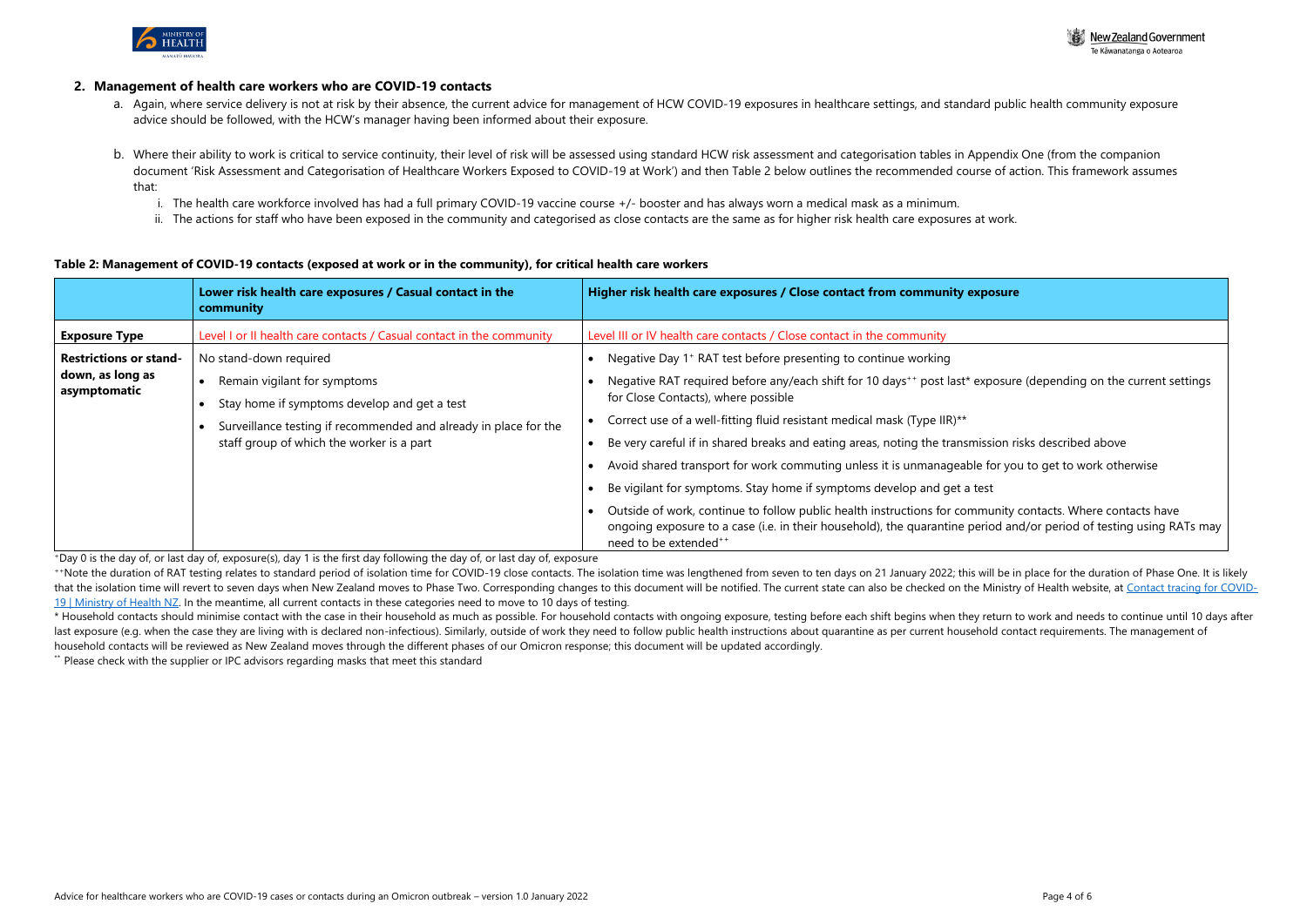

### **Appendix One: Risk assessment and categorisation of healthcare workers 1**

# **Table A: Factors to consider in risk assessment**

| <b>Exposure details</b>                                                                                                                                                                                   | <b>Case details</b>                                                                                                                                                                                                                                                                                                                                                                                                                                                                     | <b>Contact details</b>                                                                                                                                                                                                                        | Infection prevention and control details                                                                                                                                                                                                                                                                             |  |
|-----------------------------------------------------------------------------------------------------------------------------------------------------------------------------------------------------------|-----------------------------------------------------------------------------------------------------------------------------------------------------------------------------------------------------------------------------------------------------------------------------------------------------------------------------------------------------------------------------------------------------------------------------------------------------------------------------------------|-----------------------------------------------------------------------------------------------------------------------------------------------------------------------------------------------------------------------------------------------|----------------------------------------------------------------------------------------------------------------------------------------------------------------------------------------------------------------------------------------------------------------------------------------------------------------------|--|
| Known in-hospital transmission<br>provides a higher risk of further<br>transmission<br>Exposure outside of work including<br>when commuting to work<br>Exposure at work but with no<br>known transmission | Case infectiousness (e.g., CT value where<br>available)<br>Presence and type of symptoms, such as<br>respiratory distress or delirium which<br>increase the risk of transmission<br>Aerosol/droplet generating behaviours<br>(AGB/DGB) by the case, such as shouting,<br>coughing, respiratory distress, sneezing,<br>vomiting, spitting or exercise<br>Aerosol generating procedures (AGPs)<br>being performed on the case<br>Confirmed secondary cases<br>COVID-19 vaccination status | Whether exposure is confirmed or only<br>possible<br>Type of contact with case<br>Physical distance from case<br>Duration of exposure<br>Type of procedure performed (if relevant)<br>e.g., aerosol-generating<br>COVID-19 vaccination status | Mask use and hand hygiene by patient<br>Use of appropriate PPE including medical<br>mask, or where required P2/N95 respirator<br>use (and whether fit tested), by HCW<br>Use of eye protection during AGP or<br>AGB/DGB<br>Hand hygiene by staff member<br>Correct donning and doffing of PPE (i.e.,<br>no breaches) |  |



# **Environmental exposure details**

- Use of shared equipment
- Use of communal spaces (e.g., tea rooms, workstations, offices)
- Ventilation
- Room size and configuration

<sup>&</sup>lt;sup>1</sup> This risk assessment advice and risk matrix are extracted from the standard guidance for risk assessment and categorisation of health care workers exposed to COVID-19, effective 24 January 2022.

Advice for healthcare workers who are COVID-19 cases or contacts during an Omicron outbreak – version 1.0 January 2022 Page 1 0 1 and the state of the state of the Page 5 of 6